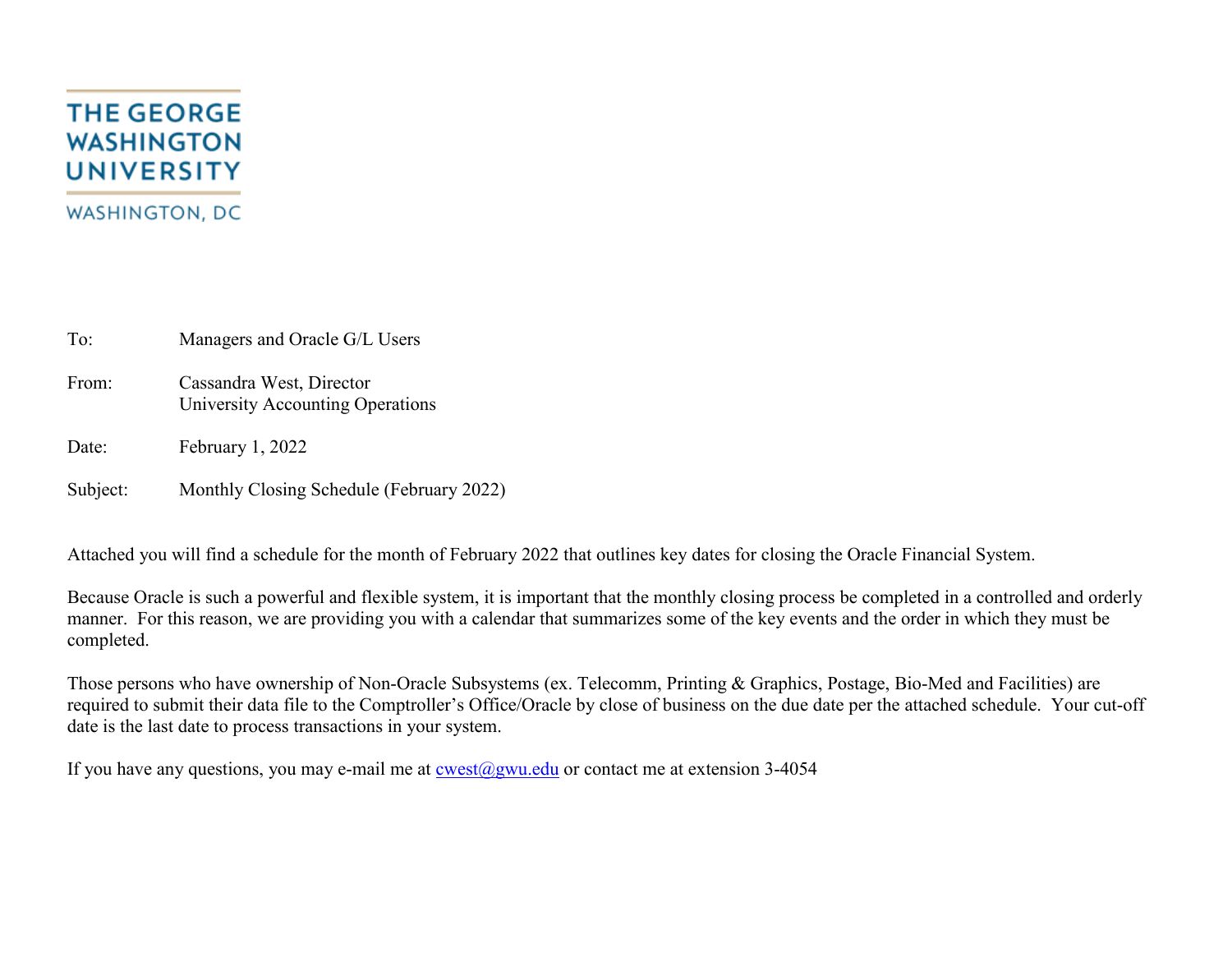| The George Washington University Monthly Closing Schedule |  |  |
|-----------------------------------------------------------|--|--|
|                                                           |  |  |

| Sunday | Monday                       | Tuesday                          | Wednesday                                                                                                                                                                                 | Thursday                                                                                                                                                         | Friday         | Saturday |
|--------|------------------------------|----------------------------------|-------------------------------------------------------------------------------------------------------------------------------------------------------------------------------------------|------------------------------------------------------------------------------------------------------------------------------------------------------------------|----------------|----------|
|        |                              |                                  | 2                                                                                                                                                                                         | $\mathfrak{Z}$                                                                                                                                                   | $\overline{4}$ | 5        |
| 6      | $7\overline{ }$              | 8                                | $\overline{9}$                                                                                                                                                                            | $\overline{10}$                                                                                                                                                  | 11             | 12       |
| 13     | 14                           | 15<br>Facilities 1st Half Cutoff | 16<br>Facilities 1st Half Posting                                                                                                                                                         | $\overline{17}$                                                                                                                                                  | 18             | 19       |
| 20     | 21<br><b>President's Day</b> | 22                               | 23<br>Telecomm Cut-off<br>Printing & Graphic Cut-<br>$_{\mathrm{off}}$<br>Postage Cut-off<br>Bio-Med Cut-off<br>Facilities 2 <sup>nd</sup> Half Cut-off<br>Telecomm 3rd Party Cut-<br>off | 24<br><b>Telecomm Posting</b><br>Printing & Graphic Posting<br>Postage Posting<br>Bio-Med Posting<br>Facilities $2nd$ Half Posting<br>Telecomm 3rd Party Posting | 25             | 26       |
| 27     | 28<br>J/E Cut-off            |                                  |                                                                                                                                                                                           |                                                                                                                                                                  |                |          |

**Feb 2022**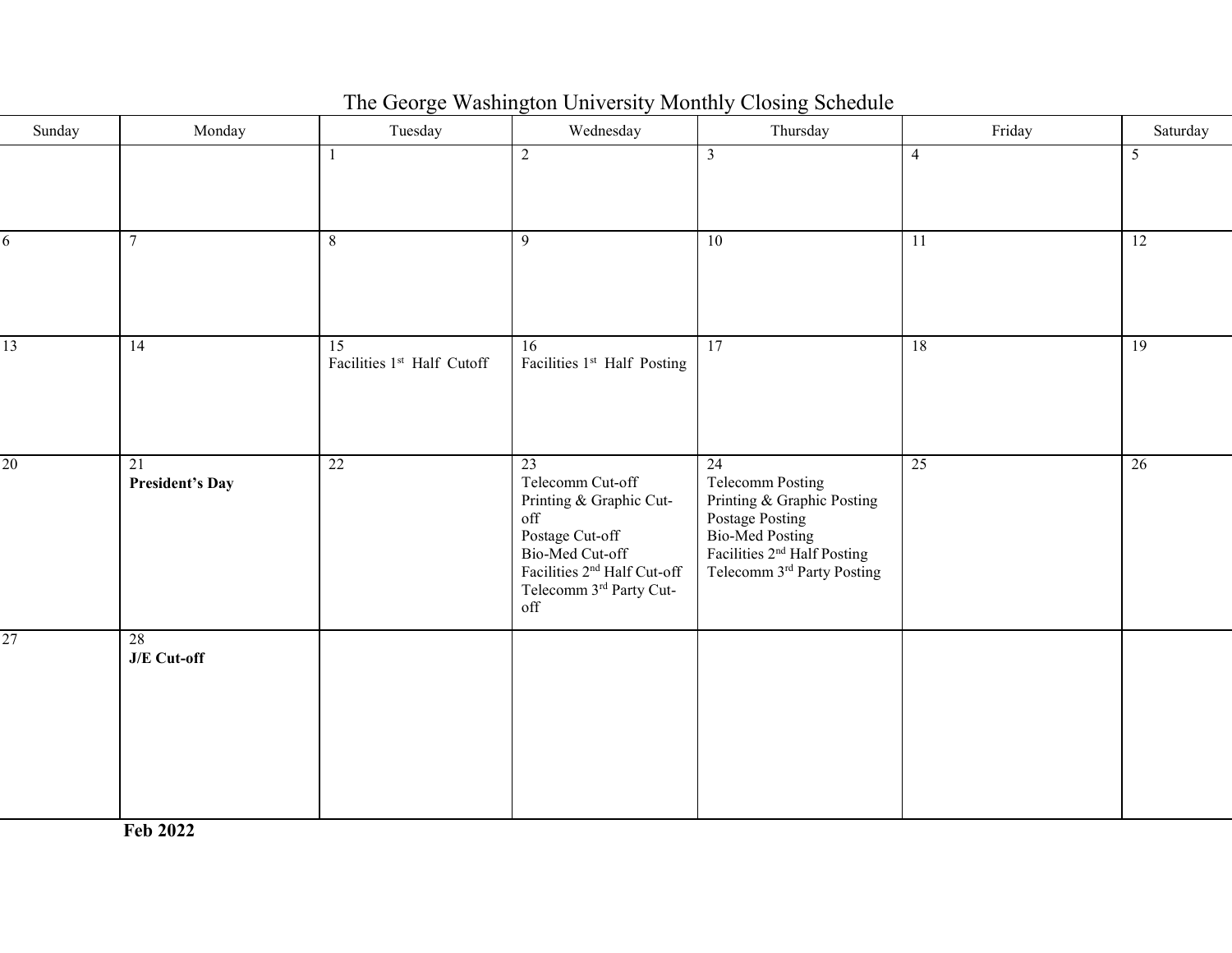## **The George Washington University Comptroller's Office February 2022 Monthly Closing Schedule**

| Time                                                           | <b>Closing Dates</b>                                                                                                               |
|----------------------------------------------------------------|------------------------------------------------------------------------------------------------------------------------------------|
| Feb Unprocessed Manual Departmental J/E's will be rejected     | $02 - 28 - 22$<br>$03 - 01 - 22$                                                                                                   |
|                                                                |                                                                                                                                    |
| Stipend authorization form due (See calendar on A/P website)   |                                                                                                                                    |
|                                                                |                                                                                                                                    |
|                                                                |                                                                                                                                    |
|                                                                |                                                                                                                                    |
| 4:30 <sub>pm</sub><br>4:30 <sub>pm</sub><br>4:30 <sub>pm</sub> | $02 - 28 - 22$<br>$02 - 28 - 22$<br>$02 - 28 - 22$<br>02-28-22                                                                     |
| $6:00$ pm<br>$6:00$ pm<br>$6:00$ pm                            | $03 - 01 - 22$<br>$02 - 28 - 22$<br>$03 - 01 - 22$<br>$02 - 28 - 22$<br>$03 - 01 - 22$<br>$03 - 01 - 22$<br>$03-04-22$<br>02-28-22 |
|                                                                |                                                                                                                                    |